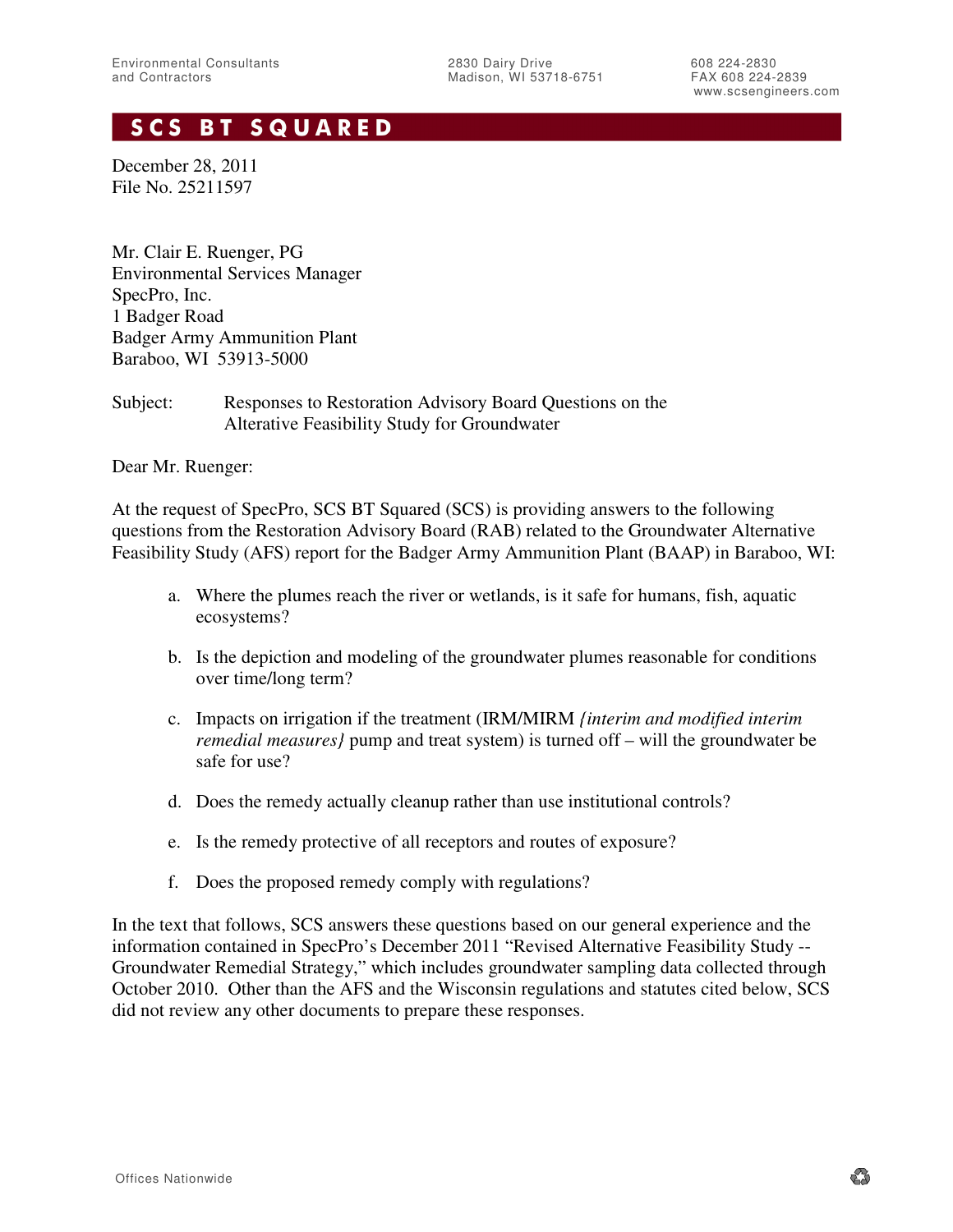**a. Where the plumes reach the river or wetlands, is it safe for humans, fish, aquatic ecosystems?** 

Wisconsin Department of Natural Resources (WDNR) and Wisconsin Department of Health and Family Services (WDHFS) staff are familiar with the BAAP case, and are best qualified to address the underlying question of safety for humans and the environment.

Section 7.4 of the AFS discusses potential wetland and river impacts and concludes:

*The general public is subject to some level of risk through recreational use of the Lake Wisconsin/Lower Wisconsin River. VOCs and SVOCs* [volatile and semi-volatile organic compounds] *do not bioaccumulate in organisms. For this reason, consumption of fish from Lake Wisconsin or the Lower Wisconsin River way is identified as a pathway of no regulatory concern. In addition, a comparison of National Recommended Water Quality Criteria, developed to protect aquatic life from acute and chronic health effects, shows all surface water criteria are much higher than the groundwater concentrations off-site. Therefore, exposure through surface water is currently not a risk or regulatory concern.* 

Section 8.3 of the AFS covers Wisconsin Water Quality Standards and Criteria and concludes:

*Numerous studies or tests have been conducted throughout the years in which surface water samples have been collected and analyzed. Data collected includes Gruber's Grove Bay investigations conducted by Shaw Environmental, Inc. and an April 2007 Weigand's Bay water sample, the December 2007 shallow temporary well water samples (adjacent to Weigand's Bay), and the annual WPDES* [Wisconsin Pollutant Discharge Elimination System] *Whole Effluent Toxicity Monitoring (background samples collected near Inspiration Point and Weigand's Bay) conducted by SpecPro, Inc. None of the surface water samples collected during these studies showed evidence of contaminants of concern. Based on the data from these investigations and applicable scientific and regulatory information, the residual contaminant plumes do not adversely affect receptors in the environment.* 

The AFS identifies the primary receptor pathway as ingestion of groundwater from private wells, and the report compares groundwater sampling data to NR 140 Table 1 public health enforcement standards (ES) and preventive action limits (PALs) to evaluate this pathway. AFS Figure 18 shows three primary BAAP source areas, with groundwater plumes and estimated discharge zones. Section 6.2 summarizes the nature and extent of groundwater contamination, including private well sampling data, for each of these source areas:

- Deterrent Burning Ground (DBG)
- Central Plume
- Propellant Burning Ground (PBG)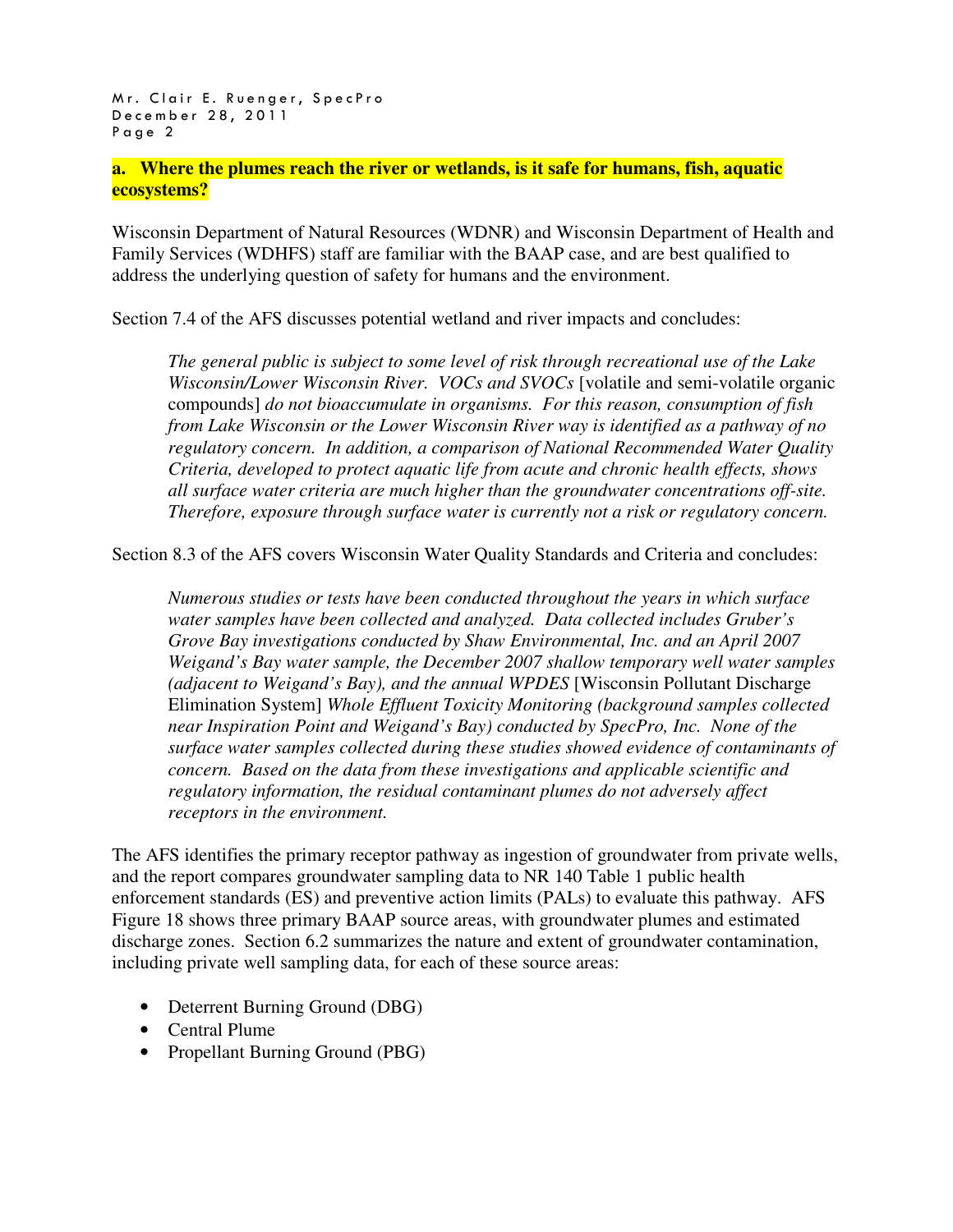Mr. Clair E. Ruenger, SpecPro December 28, 2011 Page 3

**b. Is the depiction and modeling of the groundwater plumes reasonable for conditions over time/long term?** 

AFS Figures 19 through 37 depict the distribution of specific contaminants of concern at a "point in time" based on groundwater samples collected between August and October 2010, though some older data are represented in some figures. There are several factors affecting these plumes –geologic conditions near each monitoring point, well pumping, surface water interactions, biodegradation, dilution, and many more. Therefore, it is reasonable to develop a conceptual hydrogeologic site model that describes the observed data as best as possible, as is done in Section 7.0 the AFS. As new wells and sampling data are collected, the geologic cross sections and plume depictions will necessarily evolve. Continued groundwater monitoring is part of the proposed remedy. While groundwater modeling has been completed at the BAAP, our understanding is that the modeling results were not a significant factor in developing the conceptual site model or selecting the proposed remedy.

## **c. Impacts on irrigation if the treatment (IRM/MIRM pump and treat system) is turned off – will the groundwater be safe for use?**

Issues of groundwater safety are best directed to the Wisconsin Department of Natural Resources (WDNR) and/or Wisconsin Department of Health and Family Services (WDHFS).

Section 7.4 of the AFS (Exposure Pathways and Receptors) states:

*There are irrigation wells located in the off-site portion of the PBG plume. However, the WDNR has not required monitoring of the irrigation wells.*

## **d. Does the remedy actually cleanup rather than use institutional controls?**

To the best of our knowledge, there is no human effort that would completely clean up all remaining BAAP-related groundwater contamination – this goal is technically and economically infeasible. The approach proposed in the AFS is designed primarily to mitigate risk and exposure pathways. For a site as complex as the BAAP, it is common for the overall remediation strategy to include a mixture of active cleanup, capping, monitored natural attenuation (MNA), alternative water supplies, and institutional controls.

As proposed in the AFS, the long-term groundwater remedy will include installation of a public water system, a phased shutdown of the IRM and MIRM systems, a modified groundwater monitoring program, and natural attenuation of the PBG, DBG, and Central Plumes. Various other cleanups/remedies have already been implemented for specific media, especially in areas with elevated soil and groundwater contaminant concentrations.

South and east of the primary source areas and extending off site, the current challenge is to address lower-concentration, but more widely spread, residual groundwater contaminant plumes. As these plumes migrate and become more dilute, active remediation methods become less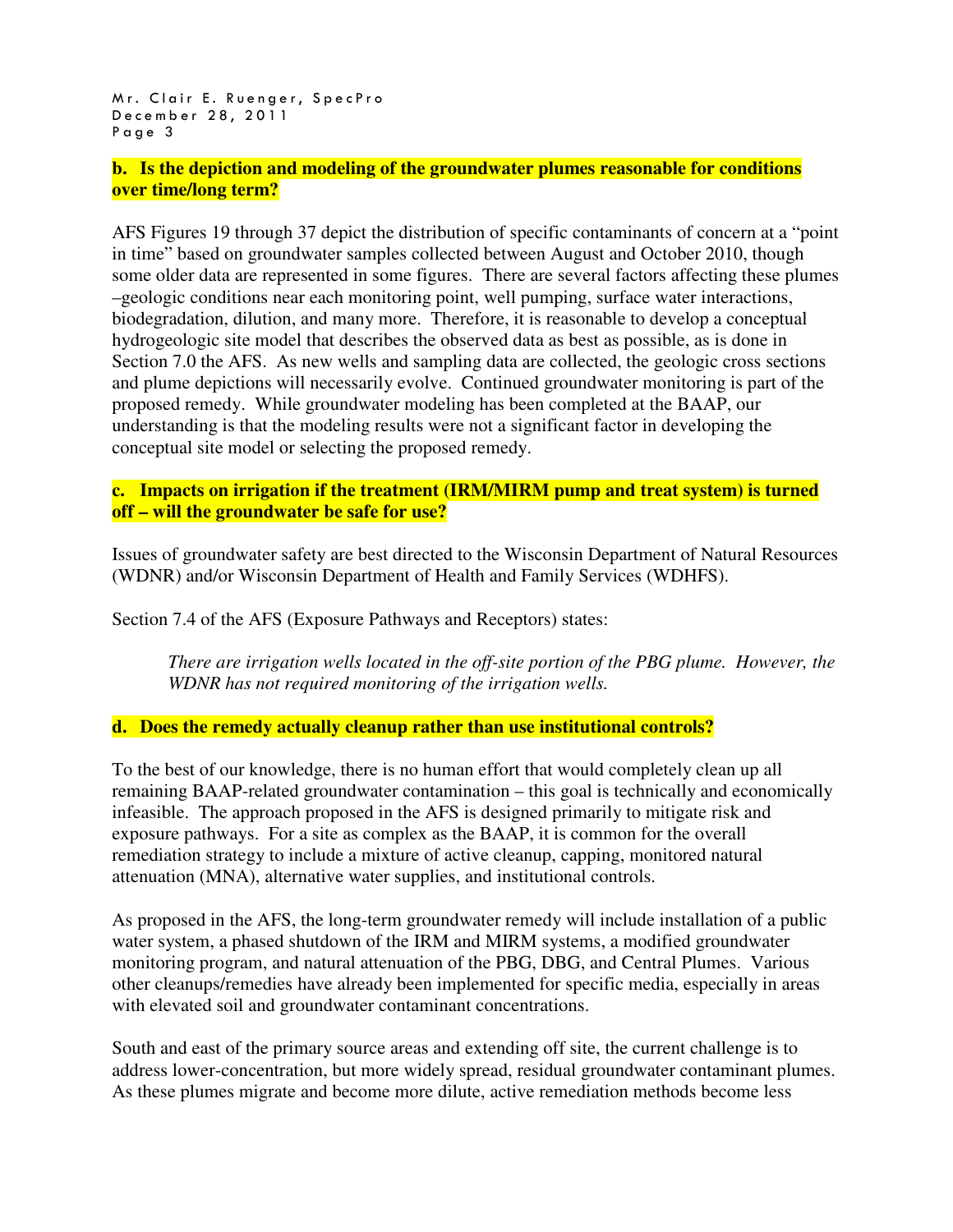Mr. Clair E. Ruenger, SpecPro December 28, 2011 Page 4

practical, less effective, and more expensive. The AFS acknowledges that the presence of private, potable water supply wells downgradient of the BAAP creates an unacceptable pathway for exposure to contaminants. Therefore, the AFS proposes to replace the known and potentially-affected wells (in the general area shown on Figure 39) as a way to mitigate this risk pathway.

Long-term groundwater remedies often include capping and institutional controls with continuing obligations that pass to subsequent property owners. Section 9.0 (MNA Evaluation) states that "…there will be municipal ordinances and deed restrictions limiting groundwater use in the affected areas."

Even if MNA is not 100% effective at removing residual, lower-concentration contaminants from groundwater within in a reasonable period of time, providing a public water system makes sense at this time. Especially when compared to the current approach of running the interim groundwater remediation systems and replacing private wells (and/or providing bottled water) on an ad-hoc basis as contamination is encountered during sampling events, installing a public water system is more:

- protective of human health in the short- and long-term;
- proactive, rather than responsive; and
- cost effective.

## **e. Is the remedy protective of all receptors and routes of exposure?**

Assuming that the new water source is safe and that the proposed area covered by public water supplies is sufficiently conservative, the primary exposure route for human health (ingestion of groundwater) should be adequately protected.

## **f. Does the proposed remedy comply with regulations?**

Section 8.0 (Regulatory Requirements) references the state ARARs (Applicable or Relevant and Appropriate Requirements) for groundwater cleanups in Wisconsin – the Spill Law, NR 140, and the NR 700 series. NR 722 is the appropriate, guiding regulation for preparation of the AFS. Due to the proximity of the Lake Wisconsin Reservoir and Lower Wisconsin River, Section 8.3 discusses surface water regulations NR 102 and NR 105.

Compliance with environmental regulations is best interpreted by the WDNR as the regulatory authority for the BAAP cleanup.

----------------------------------